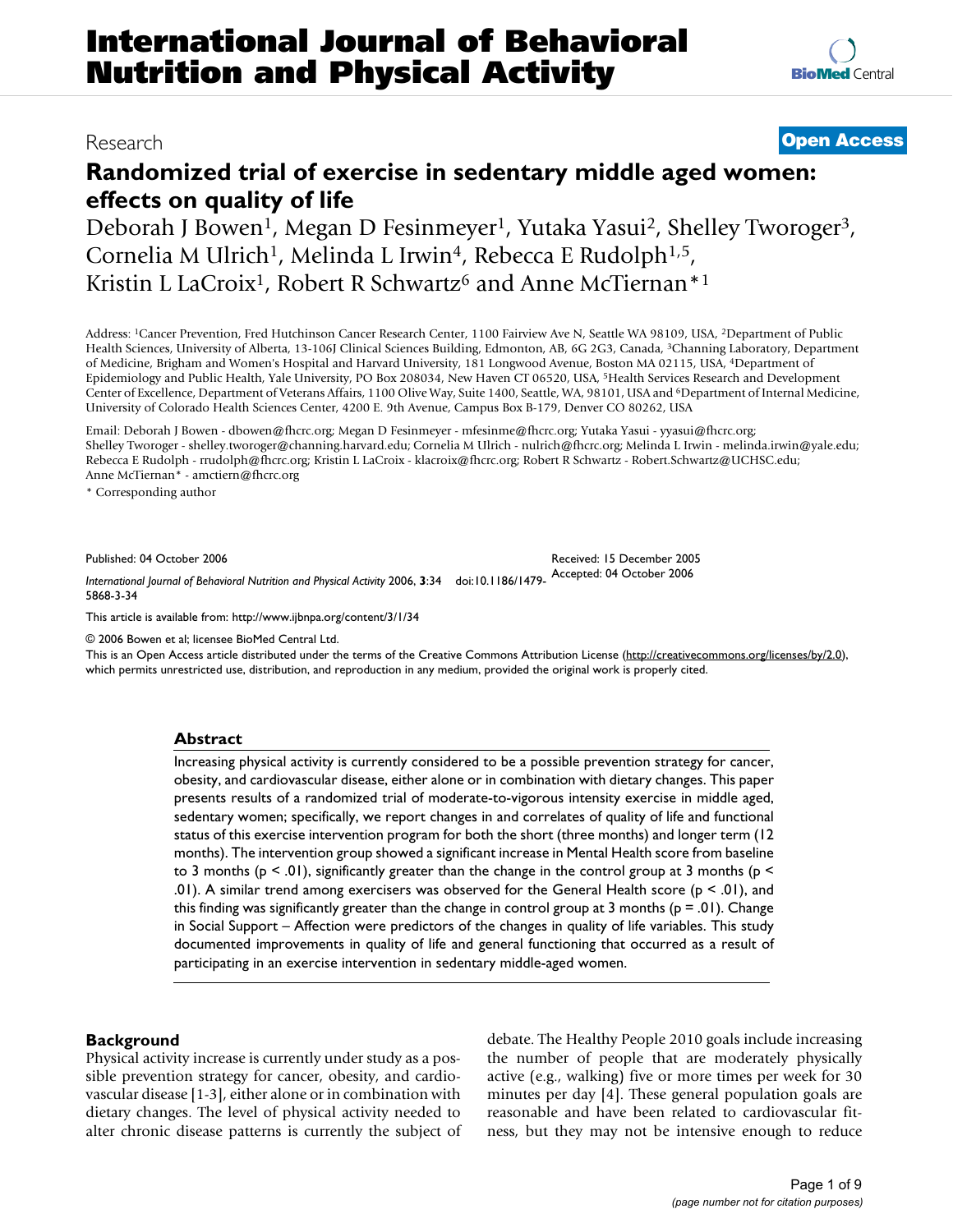obesity-related health problems and to ultimately affect cancer risks; therefore, more rigorous goals have been proposed and used in recent studies [5,6]. The Institute of Medicine, for example, recommends an hour per day of moderate to vigorous exercise 4–7 days per week [7].

This level of exercise has the potential to alter the ways in which people think, feel, and conduct their lives on multiple levels. These effects could most likely to be seen in sedentary people who undertake a regular exercise program. In general, experimental studies of exercise have found improvements in various aspects of quality of life [8] including general functioning [9-12] and depression and anxiety symptoms [13-15]. Most of these studies have found positive effects of exercise on multiple aspects of quality of life and functional status during the active intervention period or at relatively short-term intervention follow-up periods of 4 – 20 weeks. The mechanisms by which these improvements occur are not known, but hypotheses include improvements in psychological factors, such as body image or perceptions of physical fitness, as well as more physiological changes, such as sympathetic nervous system activity. Long-term quality of life effects due to large increases in exercise are unknown. Further, if increases in quality of life and functional status remain after the initiation of intervention they could contribute to long-term adherence.

However, it is also possible that intensive exercise could produce negative effects on relevant aspects of quality of life, especially in initially sedentary individuals. Possible negative effects include body or joint pain, disruption of social interactions, or negative effects on mood from the high demands of the exercise program. Little is available in the literature documenting any of these negative effects. These deleterious effects may be short-lived and may decrease over time, or they may only occur in the long run, after the initial short-term behavior changes have occurred. As with the long-term causes of improvements in functioning due to exercise, little is known about the mechanisms of any negative effects of exercise on general functioning.

We conducted a randomized trial of moderate-to-vigorous exercise in post-menopausal, sedentary women to determine the effects of increased activity on blood hormones and on adiposity. The effects of this intervention on multiple biological and health outcomes have been published elsewhere [5,16,17]. Briefly, women achieved and maintained high levels of exercise in the intervention group, compared with controls, over a 12-month period. The present study builds on these findings by reporting changes in and correlates of quality of life of this intensive exercise intervention program for both the short (three months) and longer term (12 months).

### **Experimental methods**

Details of the aims, experimental design, and measurement protocols of the Physical Activity for Total Health Study have been published previously [6,18]. Briefly, the study was a randomized controlled intervention trial comparing the effects of a one-year moderate-to-vigorous intensity aerobic exercise intervention on body fat and sex hormone concentrations measured at three and 12 months after study randomization, all compared to a stretching control group. The exercise intervention was designed to be a combined exercise intervention package: short-term (3 months post-randomization) intensively monitored exercise program at a facility, followed by a longer-term (until 12 months post-randomization) program primarily occurring at participants' homes.

#### *Participants*

Participants were postmenopausal women from the greater Seattle area who were ages 50 to 75 years at entry, sedentary at baseline (< 60 mins/week of moderate- or vigorous-intensity recreational activity and a maximal oxygen consumption (VO<sub>2</sub>max) <  $25.0$  ml/kg/min), with a BMI  $\geq$  25.0 kg/m<sup>2</sup> (or a BMI between 24.0 and 25.0 if percent body fat > 33.0), not taking hormone replacement therapy, no clinical diagnosis of diabetes and fasting glucose levels < 140 mg/dL, and non-smokers.

Women were recruited through a combination of mass mailings and media placements. Details on recruitment have been published elsewhere [18]. After extensive screening, 173 women were eligible and participated in the trial. They were randomly assigned to the aerobic exercise intervention ( $n = 87$ ) or the control group ( $n = 86$ ). Randomization was stratified by BMI (< 27.5 kg/m<sup>2</sup> vs. ≥  $27.5 \text{ kg/m}^2$ ) to ensure balanced numbers of heavier and lighter women in each study arm.

#### *Exercise intervention*

The exercise prescription consisted of at least 45 minutes of moderate-intensity aerobic exercise 5 days per week for 12 months [19]. A combined exercise facility and home exercise program was offered. Participants were required to attend 3 sessions per week at the facility during months 1, 2, and 3, and to exercise 2 days per week at home. For months 4 through 12, participants were required to attend at least 1 session/week at the facility (participants were allowed to exercise additional days at the facility if they chose) and to exercise the remaining days on their own for a total of 5 days per week. The training program started at 40% of  $VO<sub>2</sub>max$  for 16 mins/session and gradually increased to  $60 - 75\%$  of VO<sub>2</sub>max for 45 min session by week 8, where it was maintained for the duration of the study. Participants wore Polar heart rate monitors during their exercise sessions. Facility sessions consisted of treadmill walking and stationary bicycling. Participants also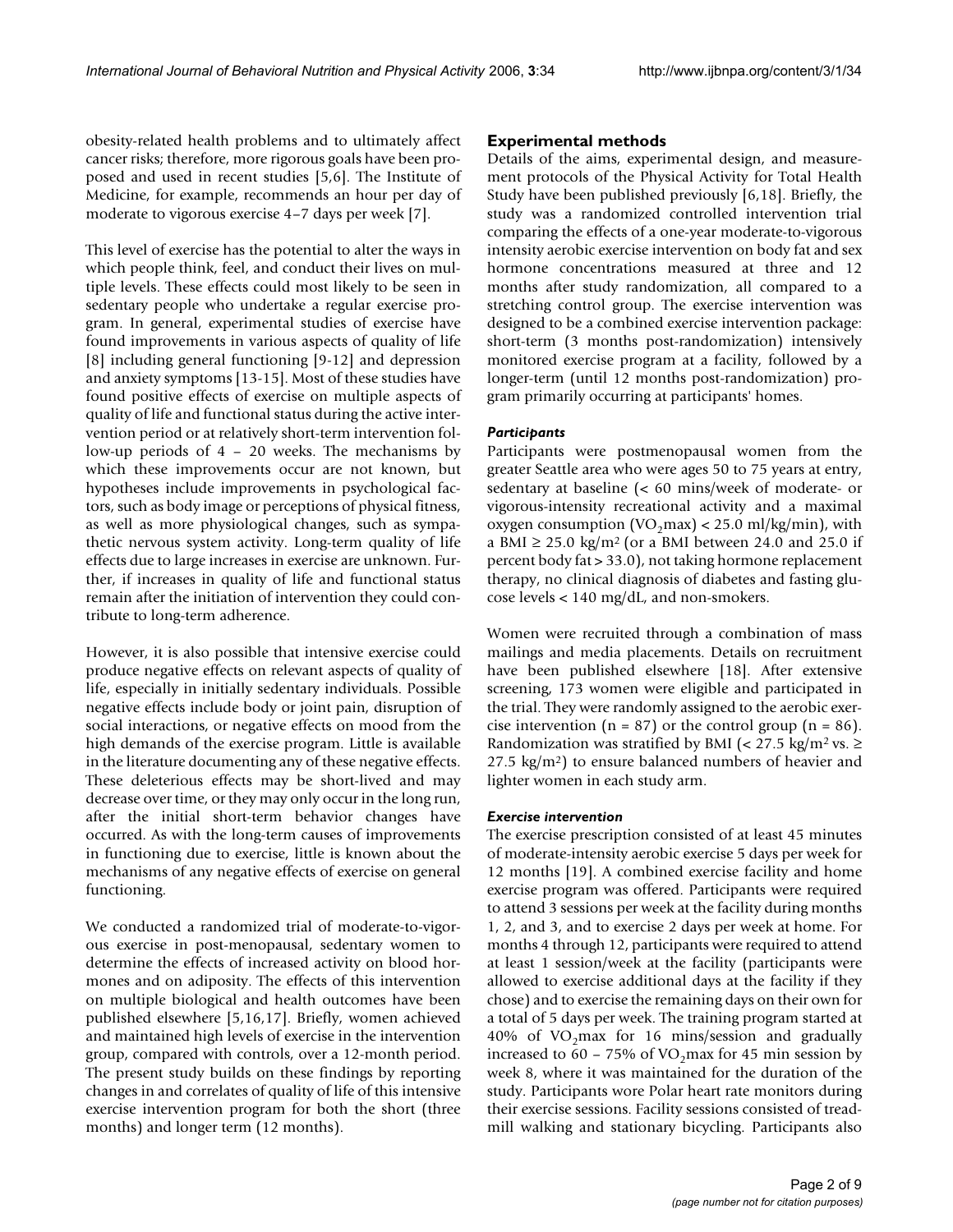did approximately 5 – 10 minutes of light weight training 3 days per week to strengthen muscles around joints to help reduce risk of injury and to improve adherence to the aerobic exercise intervention. A variety of home exercises were suggested and encouraged, including walking, aerobics, and bicycling. Participants were also encouraged to wear their heart rate monitors when exercising at home.

Several techniques for promoting adherence were used including: 1) individualized attention in facility classes; 2) individual and group exercise behavior-change education classes; 3) weekly phone calls to promote adherence for non-adherent participants; 4) individual meetings at baseline and every 3 months to outline goals and provide feedback on progress; 5) incentives such as water bottles and other study items; 6) quarterly newsletters; and 7) triannual intervention group activities such as hikes.

Women randomized to the control group attended weekly 45-min stretching sessions for the entire year-long study period, and were asked not to change other exercise habits during the study. All exercisers and stretching control participants were asked to eat their usual diet during the yearlong study.

#### *Measurement strategy*

Study participants provided data on a variety of outcome variables collected at baseline, 3-month, and 12-month follow-up time points. We selected the main outcome variables listed below because of their relevance to overall functioning, their well known measurement properties, and the existence of normative data. We selected additional independent or process variables for two reasons: they were hypothesized to improve as a result of the intervention and therefore improve quality of life (e.g., feelings about body) or they were hypothesized to worsen as a result of the intervention and thereby affect quality of life and general functioning (e.g., pain symptoms, perceived stress, and social support).

#### *Main outcome variables*

#### *Mental, physical, and general health*

The SF-36 Health Survey is commonly used to evaluate an individual's basic functioning on several scales. We used the Mental Health, Physical Health, and General Health multi-item scales from the SF-36 Health Survey [20]. The Mental Health scale is composed of items such as "Have you been a very nervous person?" and "Have you felt calm and peaceful?" Participants selected their responses on a six-point Likert scale from 1 (none of the time) to 6 (all of the time). The General Health scale is composed of items such as "I am as healthy as anyone I know." and "I expect my health to get worse." Participants selected their responses on a five-point Likert scale from 1 (definitely false) to 5 (definitely true). The Physical Health scale is composed of items such as "Does your health currently limit you in climbing several flights of stairs?" and "Does your health currently limit you in bending, kneeling, or stooping?" Participants selected their responses on threepoint Likert scale from 1 (yes, limited a lot) to 3 (no, not limited at all). All three scales were scored according to guidelines described in the SF-36 Health Survey Manual and Interpretation Guide [21].

#### *Emotional symptoms*

We used subscales of the Brief Symptom Inventory (BSI) to measure anxiety, and we used a modified version of the BSI to measure depression [22]. The survey questions composing each subscale were rated on a five-point Likert scale from 1 (not at all) to 5 (extremely). The Anxiety subscale consists of six questions including how often the respondent experienced "nervousness or shakiness inside" or "feeling fearful" over the past seven days. The modified Depression subscale consists of six questions including how often the respondent experienced "feeling lonely" or "feeling hopeless about the future" over the past seven days.

#### *Process variables*

#### *Social support*

The MOS Social Support Survey is a validated scale used to measure 19 aspects of functional social support [23]. We used a modified version of the MOS Social Support Survey to measure four social support outcomes (emotional/informational, affection, tangible, and overall). All component variables of the Social Support Survey are measured on a five-point Likert scale from 1 (none of the time) to 5 (all of the time). The modified Emotional/ Informational scale is composed of three questions asking how often the respondent has "Someone you can count on to listen to you when you need to talk," "Someone to give you good advice about a problem," and "Someone to share your most private worries and fears." The modified Affection scale is composed of one question asking how often the respondent has "Someone to love you and make you feel wanted." The modified Tangible scale is composed of two questions asking how often the respondent has "Someone to take you to the doctor if you need it," and "Someone to help with daily chores if you are sick." The modified Overall scale is composed of all six previously described questions, as well as an additional question asking how often the respondent has "Someone to do something fun with."

#### *Perceived stress*

The Perceived Stress Scale measures an individual's selfperceived stress response to events occurring over the past month [24]. We employed a four-item brief form of the 14-item survey instrument for this study. The brief form of the scale is composed of four questions which respond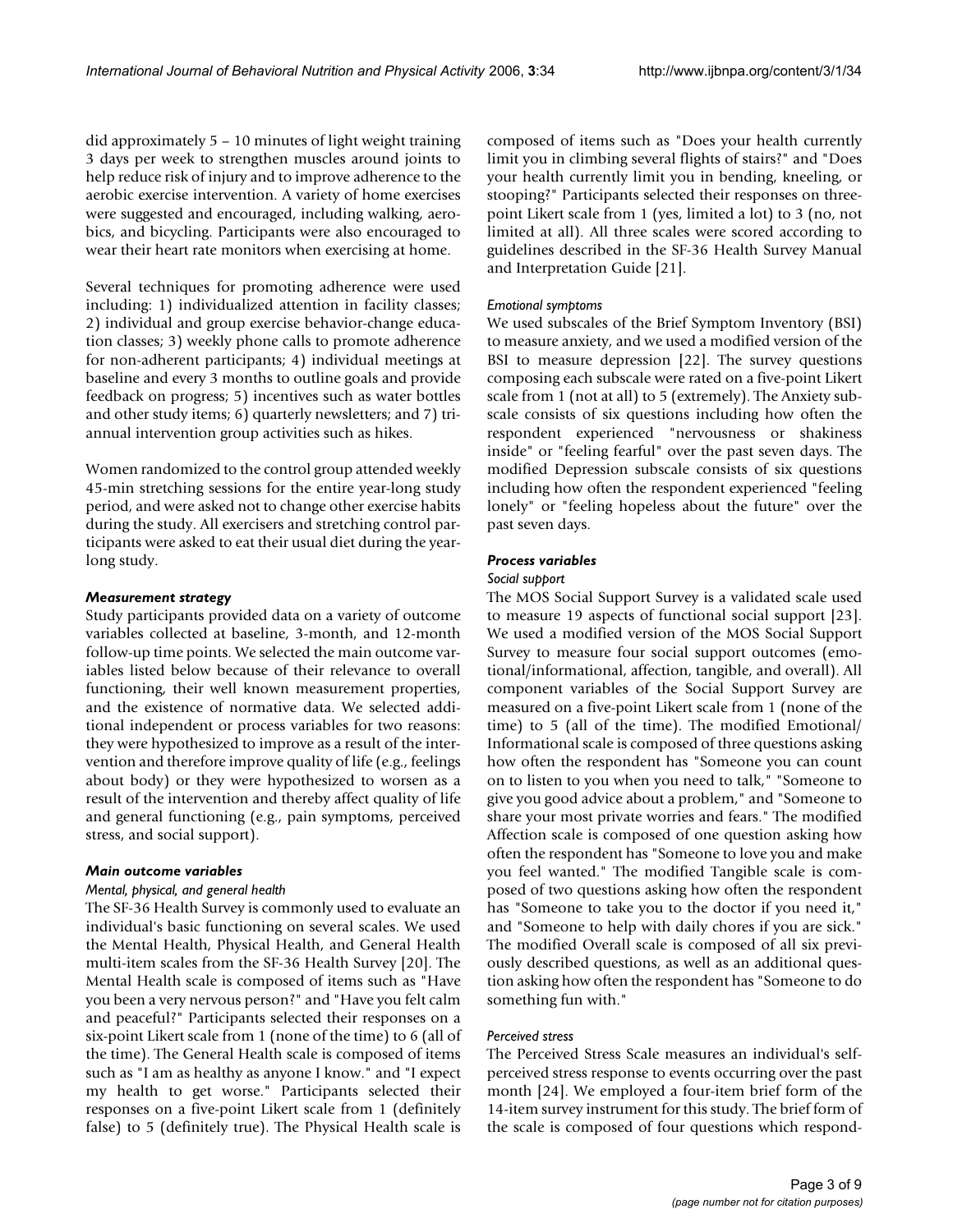ents answered using a five-point Likert scale from 1 (never) to 5 (very often). The scale is composed of questions such as how often respondents "Felt things were going your way" and "Felt you were unable to control important things in your life."

#### *Exercise adherence*

Daily activity logs were completed every day by intervention participants and turned in weekly to the exercise trainer. Only sports or recreational activities of at least a 3 MET level (based on the Compendium of Physical Activities [25]) were included in the analyses. Duration (minutes/week) was summed for the entire year with the average minutes per week used as a measure of adherence. We defined good adherence as meeting 80% of the exercise prescription (45 minutes, 5 times per week of moderate-to-vigorous intensity sports/recreational aerobic exercise). Measures of adherence included: duration (minutes per week of exercise), intensity (% Heart Rate Reserve (%HRR) = (HR during exercise – Resting HR)/ HRmax – Resting HR), dose (kcal/week = duration\*intensity\* VO<sub>2</sub>max \*5 kcal/L O<sub>2</sub>\* 1 L/1000 mL\* kg body weight). When determining %HRR, resting HR and HRmax from the baseline  $VO_2$ max treadmill test were used. If a HR value was not recorded in the daily activity log for a particular activity, a HR value was assigned (e.g., if the activity was walking and a HR value was available for that person from another day, then that HR value would be assigned).

#### *Cardiorespiratory fitness*

Maximal oxygen consumption ( $VO<sub>2</sub>$ max) was assessed at baseline and 12 months. All participants completed a maximal-graded treadmill test, with heart rate and oxygen uptake monitored by a Medgraphics automated metabolic cart (Medgraphics, MN).

#### *Knee pain*

As part of a symptom checklist, we asked participants if they experienced pain or discomfort in their knees, with responses from not at all (1) to yes and it bothers me very much (4). The response format was modeled after the Women's Health Initiative symptom checklist [26,27]. For comparison purposes, the responses were transformed into a score from 0 – 100, where 0 represented the highest pain and 100 represented no pain.

#### *Demographic variable*

We measured key demographic variables such as age, ethnicity, education, and marital status using single item questions.

#### *Data analysis*

All of the analyses were based on assigned intervention at the time of randomization, regardless of adherence or compliance status (i.e., intent to treat analysis). First, we assessed changes in the outcome variables from baseline to 3-month, and 3-month to 12-month follow-up and their differences for intervention and comparison participants. We then tested for differences from baseline to follow-up in the process variables. Finally, among intervention participants only, we regressed change in selected outcome variables in the short-term (3 months) and long-term (12 months) follow-up on a set of independent variables, including adherence to study exercise goals, changes in fitness, and changes in selected process variables. We selected the Mental Health, Physical Health, and General Health outcome variables for this intervention-only analysis based on our finding of significant improvements in these variables in the intervention group. We used the significance results of Table 2 to include two possible mechanism variables: Social Support – Affection and knee pain. To account for the longitudinal nature of the data, we used a generalized-estimating-equation modification of the linear regression model [28].

#### **Results**

All 173 randomized women provided responses to survey questions regarding quality of life and psychosocial characteristics at baseline. Complete survey responses were available for 171 women at 3 months and for 166 women at 12 months. We included data from several women who did not complete the full survey, yet did provide sufficient data to be included in portions of the analyses. We detected no pattern of omission among these partially completed surveys. As a result of including these data, sample sizes vary slightly between several of our analyses. Fitness measurements were available for 172 women at baseline and for 157 women at 12 months. Analyses of fitness measures only include the 157 women for whom we had complete fitness data at both time points.

Demographic variables were similar between the intervention and control groups. Participants on average were aged 61 years and highly educated (91% were high school graduates). Less than a third of the participants worked full-time, and 86% were non-Hispanic White, 4% were African-American, and 6% were Asian American.

Group-specific mean values for quality of life variables (Mental Health, Anxiety, Depression, General Health, Physical Functioning) were not significantly different between the intervention and control groups at baseline (Table 1). The intervention group showed a significant improvement in Mental Health from baseline to 3 months ( $p < .01$ ), and this change was significantly higher than the change in control group at 3 months ( $p < .01$ ). Despite an insignificant between-groups difference in Mental Health at 12 months, the intervention group showed a marginally significant improvement in Mental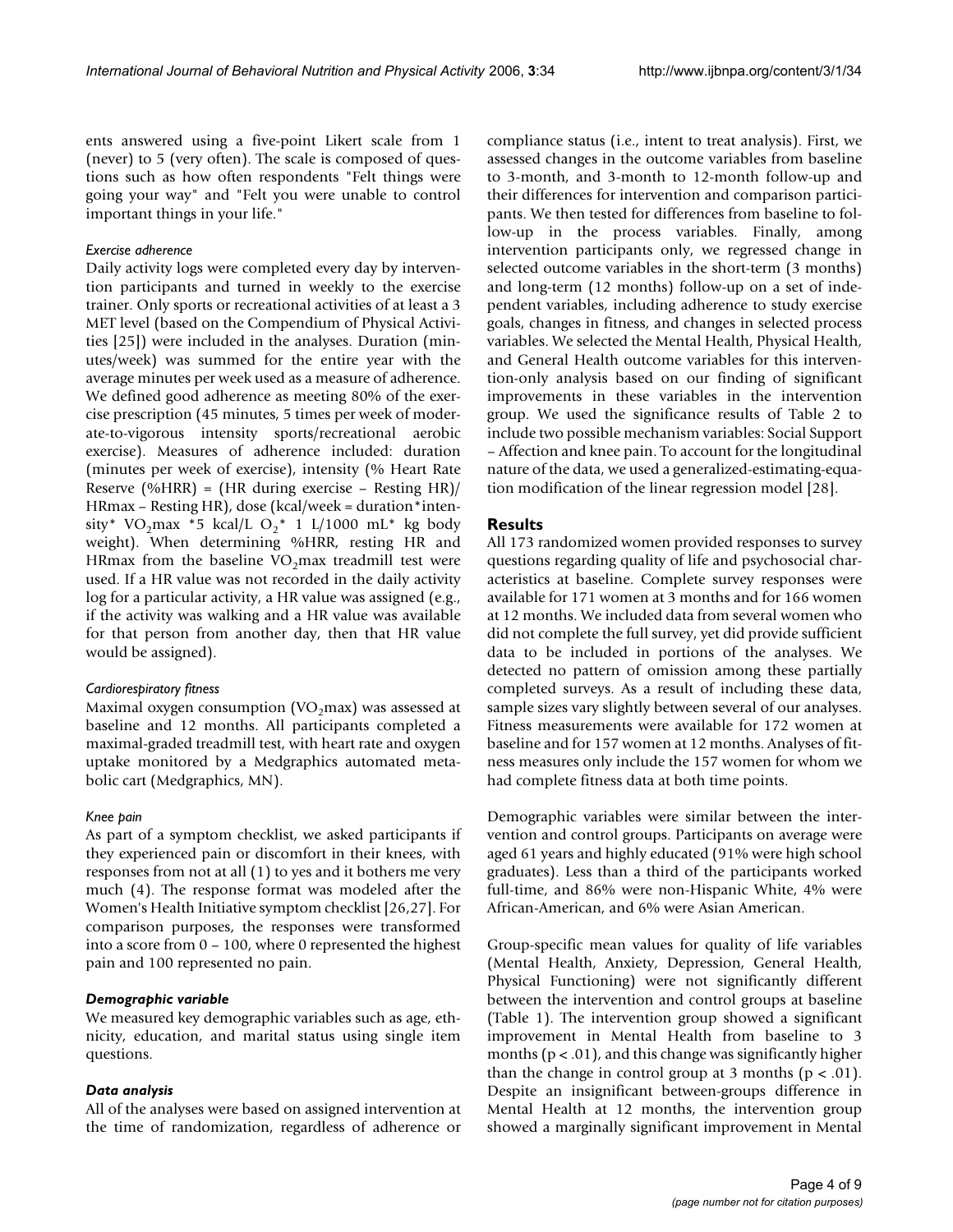|                                  | <b>Baseline</b>        | 3-month follow up      |                | 12-month follow up     |                |
|----------------------------------|------------------------|------------------------|----------------|------------------------|----------------|
|                                  | Unadjusted (std. dev.) | Unadjusted (std. dev.) | P <sup>1</sup> | Unadjusted (std. dev.) | P <sup>1</sup> |
| Mental health <sup>+</sup>       |                        |                        |                |                        |                |
| <b>Between Groups</b>            |                        |                        | 0.01           |                        | 0.15           |
| Within Intervention ( $N = 86$ ) | 80.28 (15.21)          | 85.20 (11.03)          | < 0.01         | 83.27 (12.67)          | 0.08           |
| Within Control $(N = 85)$        | 81.46 (11.95)          | 81.24 (12.32)          | 0.72           | 81.84(11.51)           | 0.78           |
| <b>Anxiety</b>                   |                        |                        |                |                        |                |
| <b>Between Groups</b>            |                        |                        | 0.93           |                        | 0.50           |
| Within Intervention ( $N = 87$ ) | 94.49 (11.45)          | 95.31 (9.67)           | 0.28           | 94.36 (10.94)          | 0.99           |
| Within Control $(N = 86)$        | 94.08 (7.41)           | 94.79 (9.37)           | 0.48           | 95.09 (8.16)           | 0.48           |
| <b>Depression</b>                |                        |                        |                |                        |                |
| <b>Between Groups</b>            |                        |                        | 0.65           |                        | 0.49           |
| Within Intervention ( $N = 86$ ) | 93.56 (11.19)          | 94.88 (7.93)           | 0.25           | 94.31 (10.40)          | 0.38           |
| Within Control $(N = 86)$        | 91.96 (9.63)           | 92.61 (8.52)           | 0.51           | 93.45 (8.03)           | 0.05           |
| General health <sup>+</sup>      |                        |                        |                |                        |                |
| <b>Between Groups</b>            |                        |                        | 50.01          |                        | 0.02           |
| Within Intervention ( $N = 87$ ) | 79.95 (14.88)          | 86.12 (12.50)          | < 0.01         | 83.55 (13.56)          | 0.01           |
| Within Control $(N = 86)$        | 79.52 (11.83)          | 80.67 (13.41)          | 0.27           | 78.74 (14.08)          | 0.47           |
| <b>Physical functioning</b> †    |                        |                        |                |                        |                |
| <b>Between Groups</b>            |                        |                        | 0.07           |                        | 0.01           |
| Within Intervention ( $N = 87$ ) | 85.86 (14.45)          | 87.41 (13.25)          | 0.28           | 88.60 (14.24)          | 0.13           |
| Within Control $(N = 86)$        | 86.40 (11.55)          | 83.99 (16.07)          | 0.14           | 83.18 (15.49)          | 0.02           |

**Table 1: Changes in Quality of Life for Intervention and Control Participants in an Intensive Exercise Intervention**

1P-values for each outcome correspond to (top to bottom) between groups differences and within groups change from the previous time point. †Higher scores indicate better state of being

Health from baseline to 12 months ( $p = .08$ ). Similar results were observed for the General Health variable. The intervention group showed a significant improvement in General Health from baseline to 3 months ( $p < .01$ ), and this change was significantly higher than the change in control group at 3 months ( $p < .01$ ). The between-groups difference was significant at 12 months and the intervention group also showed a significant improvement in General Health from baseline to 12 months ( $p < .01$ ). The control group showed a significant improvement in Depression from baseline to 12 months ( $p = .05$ ); no significant difference was observed in the intervention group.

Group-specific mean values for process variables (Table 2; Perceived Stress, Social Support – Overall, Social Support – Tangible, Social Support – Affection, Social Support – Emotional/Informational and knee pain) were not significantly different between the intervention and control groups at baseline. The control group showed a significant improvement in Social Support – Affection from baseline to 3 months ( $p = .04$ ), and had marginally significantly higher Social Support – Affection than the intervention group at 3 months ( $p = .06$ ). The control group also had a significant improvement in Social Support – Affection from baseline to 12 months ( $p = .05$ ), which was significantly higher than the improvement in the intervention group ( $p = .04$ ). Knee pain worsened significantly from baseline to 3 months in intervention women and from

baseline to 12 months in both intervention and control women. There were no significant between-groups or within-group differences for the remaining variables at any other time points.

The results of the intervention-only analyses in exercisers are presented in Tables 3, 4, and 5. Change in Social Support – Affection Health was significantly associated with changes in Mental Health from baseline to 3 months (p < .01) and from baseline to 12 months ( $p < .01$ ). No other variables were significantly associated with changes in Mental Health scores for intervention women. Change in Social Support – Affection showed similar associations with changes in General Health from baseline to 3 months ( $p = .01$ ) but not from baseline to 12 months. Changes in knee pain were associated with changes in perceptions of General Health with marginal significance (p = .07). Finally, increases in physical fitness were associated with increases in Physical Functioning scores from baseline to 12 months ( $p = .01$ ), and increase in Social Support – Affection was marginally associated with changes in Physical Functioning from baseline to 3 months ( $p = .10$ ). No other variables significantly predicted Physical Functioning.

#### **Discussion**

This study documented changes in quality of life and general functioning that occurred as a result of participating in an intensive exercise intervention in sedentary middle-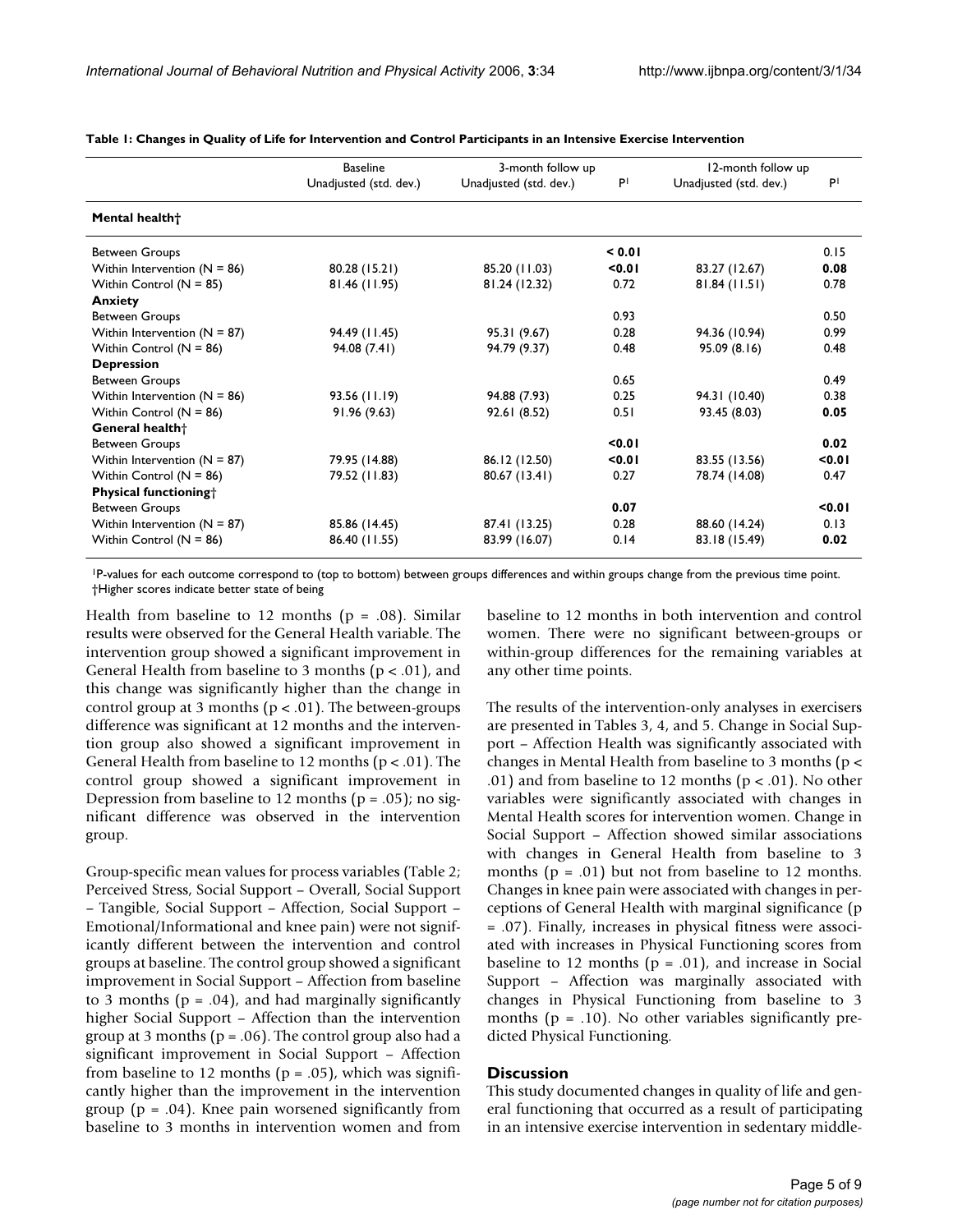|                                  | <b>Baseline</b>        | 3-month follow up      |                | 12-month follow up     |                |
|----------------------------------|------------------------|------------------------|----------------|------------------------|----------------|
|                                  | Unadjusted (std. dev.) | Unadjusted (std. dev.) | P <sup>1</sup> | Unadjusted (std. dev.) | P <sup>1</sup> |
| <b>Perceived stress</b>          |                        |                        |                |                        |                |
| <b>Between Groups</b>            |                        |                        | 0.98           |                        | 0.36           |
| Within Intervention ( $N = 87$ ) | 79.38 (16.95)          | 78.59 (17.04)          | 0.63           | 78.13 (18.20)          | 0.53           |
| Within Control $(N = 86)$        | 78.42 (16.03)          | 77.53 (15.28)          | 0.64           | 79.39 (16.02)          | 0.50           |
| Social support - overall         |                        |                        |                |                        |                |
| <b>Between Groups</b>            |                        |                        | 0.23           |                        | 0.37           |
| Within Intervention ( $N = 87$ ) | 80.26 (19.83)          | 78.74 (21.46)          | 0.37           | 79.49 (20.78)          | 0.72           |
| Within Control $(N = 86)$        | 75.62 (23.94)          | 76.70 (20.03)          | 0.43           | 77.08 (20.08)          | 0.35           |
| Social support - tangible        |                        |                        |                |                        |                |
| <b>Between Groups</b>            |                        |                        | 0.30           |                        | 0.40           |
| Within Intervention ( $N = 87$ ) | 80.03 (25.89)          | 76.72 (26.49)          | 0.17           | 79.42 (25.64)          | 0.79           |
| Within Control $(N = 86)$        | 74.71 (27.98)          | 74.55 (25.41)          | 0.93           | 76.64 (24.45)          | 0.36           |
| Social support - affection       |                        |                        |                |                        |                |
| <b>Between Groups</b>            |                        |                        | 0.06           |                        | 0.04           |
| Within Intervention ( $N = 86$ ) | 83.14 (26.41)          | 80.75 (27.41)          | 0.46           | 79.88 (27.90)          | 0.29           |
| Within Control $(N = 86)$        | 79.65 (28.57)          | 84.23 (23.85)          | 0.04           | 84.23 (23.54)          | 0.05           |
| Social support - emotional       |                        |                        |                |                        |                |
| <b>Between Groups</b>            |                        |                        | 0.63           |                        | 0.97           |
| Within Intervention ( $N = 87$ ) | 79.41 (23.11)          | 78.54 (22.79)          | 0.65           | 79.47 (23.28)          | 0.86           |
| Within Control $(N = 86)$        | 74.13 (27.86)          | 74.31 (24.92)          | 0.81           | 74.60 (25.21)          | 0.79           |
| Knee pain                        |                        |                        |                |                        |                |
| <b>Between Groups</b>            |                        |                        | 0.50           |                        | 0.91           |
| Within Intervention ( $N = 86$ ) | 85.27 (20.84)          | 78.16 (27.76)          | < 0.01         | 76.83 (29.49)          | 0.02           |
| Within Control $(N = 86)$        | 81.78 (23.24)          | 76.98 (28.33)          | 0.11           | 73.41 (32.22)          | 0.01           |

**Table 2: Changes in Process Variables for Intervention and Comparison Participants in an Intensive Randomized Exercise Intervention Trial**

<sup>1</sup>P-values for each variable correspond to (top to bottom) between groups differences and within groups change from the previous timepoint. †Higher scores indicate better state of being (e.g., more social support, less pain)

aged women. In accordance with our hypotheses, several aspects of the intervention participants' quality of life significantly improved compared to control participants. These improvements occurred in the areas of mental health, general health perceptions, and physical functioning, representing diverse aspects of functioning. These changes were most pronounced at the 3-month followup. They persisted at the 12-month follow-up for general health perceptions and to a lesser extent for physical and mental health values. These findings are concordant with the literature from other randomized trials in which quality of life and functioning also improved [11]. Overall, participating in an intensive exercise intervention is a positive choice for sedentary women.

The values reported at baseline for the Physical Functioning, Mental Health, and General Health subscales of the SF-36 were slightly higher than reported national norms [20]. The national norms for the three subscales were 82.86, 74.36, and 70.48, respectively, for females aged 45 – 54, while our baseline values were 4 – 9 scales points higher, depending on the scale. We would expect these higher levels of functioning, given the rigorous recruitment methods used in this study, screening for ability to complete the study and participate fully in all aspects of research and intervention requirements. We found in a post-hoc analysis that baseline values were moderately correlated with changes in the respective variable at 3 month follow-up (correlations ranged from .38–.56; p < .01 for all). However, even in this conservative situation, exercise improved quality of life. One might expect even larger levels of improvement in studies where the recruitment process was not so stringent. Therefore, exercise might be even more of a benefit to women from the general population. Conversely, women from a more general population sample might be less likely to adhere to the study protocol and therefore experience fewer benefits.

These results suggest that participation in the control group of this study produced improvements in depression. The control group participated in a stretching/relaxation program for the year-long period of intervention; therefore, this improvement may reflect a real improvement due to the stretching activities conducted in a group setting. We previously reported that women in the control group had improvements in self-reported sleep quality [17]. In fact, the idea that stretching might have improved an emotional aspect of quality of life makes this study design relatively conservative, in that the intervention may have been simply protective against decreases over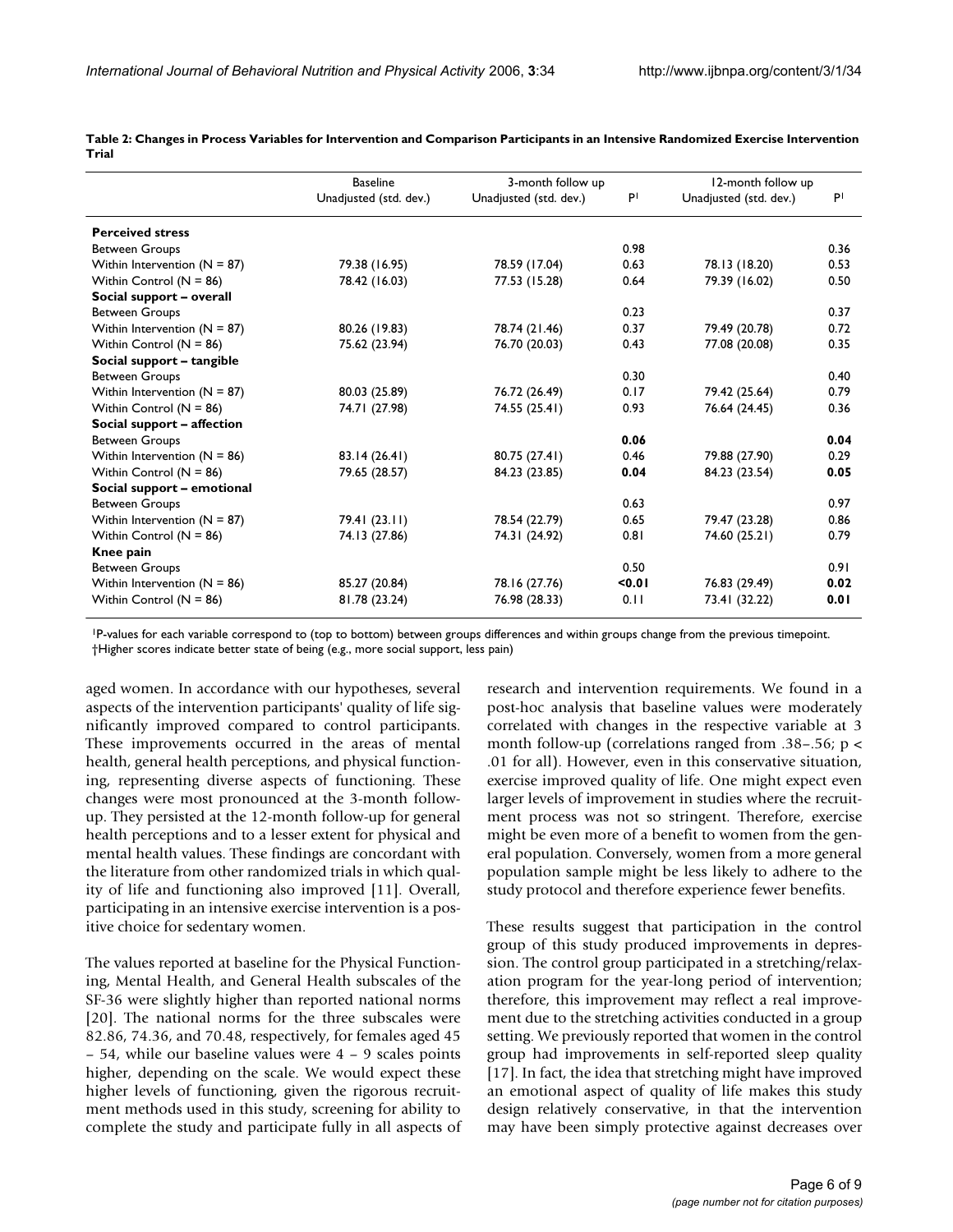|                                | Change from baseline to 3 months |                          | Change from baseline to 12 months |        |
|--------------------------------|----------------------------------|--------------------------|-----------------------------------|--------|
|                                |                                  |                          |                                   |        |
| Adherence                      | 0.00                             | 0.62                     | 0.02                              | 0.27   |
| Change in Fitness ( $VO2$ max) | <b>NM</b>                        | $\overline{\phantom{a}}$ | $-0.45$                           | 0.33   |
| Social Support - Affection     | 0.15                             | < 0.01                   | 0.19                              | < 0.01 |
| Knee Pain                      | $-0.04$                          | 0.21                     | 0.04                              | 0.40   |

**Table 3: Predictors of Mental Health Scores in Intervention Women at Short- and Long-Term Follow-ups\***

\*Adjusted for baseline mental health

NM = not measured

time, but we would not be able to detect this protection because of improvements in the control group. This lends strength to the argument that the exercise intervention did improve quality of life. The exercise effects observed in this study must be understood as those over and above the stretching/relaxation effects of the control group. Physical functioning decreased over time in the controls, and therefore it seems as though the intervention protected against gradual physical decline.

Few of the potential negative effects hypothesized to occur as a result of intervention participation were documented in this study. Intervention women, as compared to control women, did not report increased stress or general or tangible social support. These types of changes would have likely been identified at the 3-month follow-up, when intervention participants were at the most intensive level of participation. Of course, it is possible that other negative outcomes, not measured in this study, may have occurred and could have interfered with the participants' lives or exercise habits. However, the measures used in this study represent a broad array of symptoms and problems that could occur as a result of the intervention. Therefore, we feel reasonably sure that the intervention did not cause many negative effects on women's lives.

The exceptions to the "no harm" finding were in the increases in knee pain and decreases in affection-oriented social support that women reported as a result of the intervention. This is not surprising because sedentary women became regular exercisers and adhered to the intensive study protocol within three months. Even experienced exercisers develop pain in lower joints that can interfere with exercise and movement. This increase of knee pain was about the same size as the improvements in other more general functioning variables. Therefore, decrements in symptoms were potentially balanced with improvements in other aspects of functioning. Because control women also reported increases in knee pain, it is possible that these reports for both groups reflect normal changes over time.

We also attempted to identify mechanisms through which exercise may change quality of life. High levels of social support (specifically the subscale on feeling affection from others) predicted high levels of Mental Health scores, predicted General Health changes at three months, and were borderline predictors of Physical Functioning changes at three months. Even though there were no significant increases in social support from baseline to follow-up at 3 or 12 months, it is possible that social support and mental health levels are related in this way, in a subset of participants. This suggests that exercising might attract positive social comments and interactions, especially early in the change process. There is some support from the literature on this finding, as making dramatic dietary changes also engenders positive comments from family and friends [29]. Thus, engaging and successfully completing healthy behavior programs may be an admirable and positive social cue for others.

There are several limitations to the present study. First, the participants were carefully screened before the study for their ability to perform the tasks of the research project,

| *Table 4: Predictors of General Health Scores in Intervention Women at Short- and Long-Term Follow ups |  |  |  |
|--------------------------------------------------------------------------------------------------------|--|--|--|
|                                                                                                        |  |  |  |

|                                            | Change from baseline to 3 months |                          | Change from baseline to 12 months |      |
|--------------------------------------------|----------------------------------|--------------------------|-----------------------------------|------|
|                                            |                                  |                          | ß                                 |      |
| Adherence                                  | 0.01                             | 0.22                     | 0.01                              | 0.40 |
| Change in Fitness<br>(VO <sub>2</sub> max) | <b>NM</b>                        | $\overline{\phantom{a}}$ | 0.58                              | 0.23 |
| Social Support - Affection                 | 0.11                             | 0.01                     | 0.04                              | 0.46 |
| Knee Pain                                  | 0.02                             | 0.63                     | 0.09                              | 0.07 |

\* Adjusted for baseline general health

 $NM = not measured$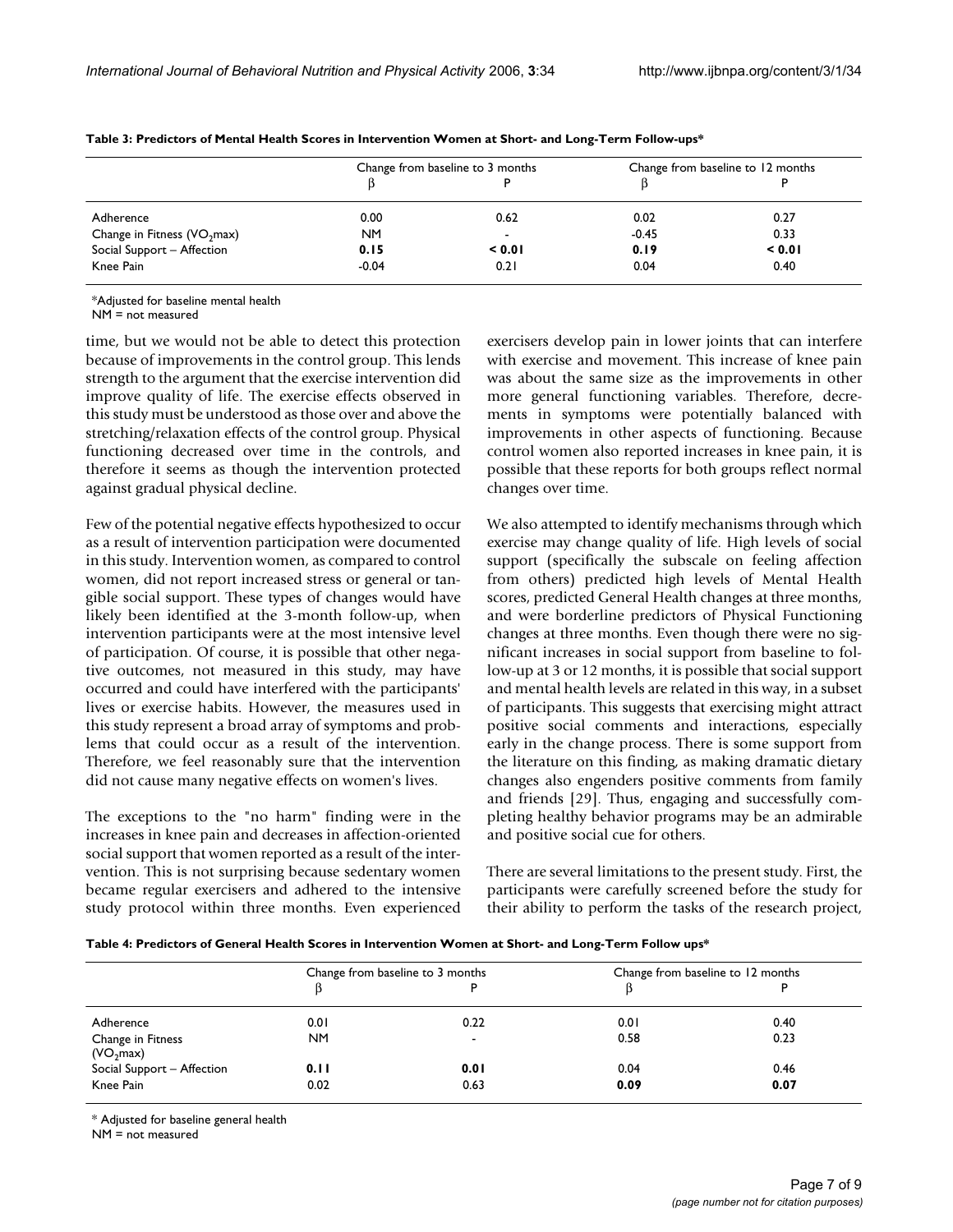|                                   | Change from baseline to 3 months |                          | Change from baseline to 12 months |      |
|-----------------------------------|----------------------------------|--------------------------|-----------------------------------|------|
|                                   | ß                                |                          |                                   |      |
| Adherence                         | 0.01                             | 0.51                     | 0.01                              | 0.76 |
| Change in Fitness<br>$(VO_2$ max) | <b>NM</b>                        | $\overline{\phantom{0}}$ | 1.54                              | 0.01 |
| Social Support - Affection        | 0.08                             | 0.10                     | $-0.03$                           | 0.54 |
| Knee Pain                         | 0.03                             | 0.46                     | 0.06                              | 0.28 |

**Table 5: Predictors of Physical Functioning Scores in Intervention Women at Short- and Long-Term Follow-ups**

\* Adjusted for baseline physical functioning

NM = not measured

including making intensive exercise changes. These women were willing to and possessed the resources and interest to make large changes in exercise and to maintain them over the course of the one-year intervention period. These factors limit the generalizability of the findings. Also, the participants in this study reported higher functioning at baseline compared to the general population. Therefore any improvements in quality of life may be muted because of high baseline values, but despite this we saw improvements in quality of life due to exercise. Alternatively, negative effects of exercise could have been blunted due to better compensation in these wellresourced women. The exercise intervention was carefully delivered and supervised, including multiple visits per week to the exercise facility. Therefore, women had expert support for making and maintaining injury-free behavioral changes. We may see different patterns of findings in settings where women begin and maintain this type of exercise without such support. We can only report on possible improvements and decrements that were measured, not on those that we did not identify. Therefore, it is possible that there are other issues important to women that we are not able to examine. Adherence to the study protocol was relatively high, and so we might not have enough variance to find any sort of potential dose-response relationship of adherence to quality of life and functioning. This limits the extent of the knowledge of a potential threshold effect in exercise's effects on functioning. Finally, the control group improved its quality of life, and therefore we might be underestimating the effects of exercise by comparing it to the improved control functioning.

Strengths of this study include its randomized design and careful intervention delivery. Careful measurement of adherence to the study protocol allowed us to verify selfreports of exercise. This suggests that over-reporting due to social desirability was minimized.

#### **Conclusion**

In conclusion, we found that a moderate to intensive exercise intervention had some positive and no negative effects on functioning. Improvements occurred in physical functioning and in other areas of functioning. Support and physical fitness played a role in these functioning changes. This is good news for exercise programs, in that positive effects on mental and physical health could support long term adherence to the exercise regime.

Future research needs clearly come from these findings. Studies should be conducted in public health settings to determine if different populations report the same types of changes and improvements. To affect public health improvements in functioning and disease risk, we hope that all women, regardless of baseline functioning, will engage in increases in exercise. For such behavioral changes to occur, they must be relatively pain and discomfort-free and must fit within women's diverse lifestyles and support structures. Determining the effects of exercise in the population is one of the next steps to using exercise and physical activity to improve the public's health.

#### **Acknowledgements**

This research was supported by grants (CA69334, EF07262, CA09661, CA94880) from the National Cancer Institute. Dr. Rudolph was supported in part by the Health Services Research and Development Service of the Veterans Affairs Puget Sound Health Care System.

#### **References**

- 1. Dubbert PM: **Physical activity and exercise: recent advances and current challenges.** *Journal of Consulting and Clinical Psychology* 2002, **70(3):**526-536.
- 2. Salmon J, Owen N, Crawford D, Bauman A, Sallis JF: **[Physical activ](http://www.ncbi.nlm.nih.gov/entrez/query.fcgi?cmd=Retrieve&db=PubMed&dopt=Abstract&list_uids=12683738)[ity and sedentary behavior: a population-based study of bar](http://www.ncbi.nlm.nih.gov/entrez/query.fcgi?cmd=Retrieve&db=PubMed&dopt=Abstract&list_uids=12683738)[riers, enjoyment, and preference.](http://www.ncbi.nlm.nih.gov/entrez/query.fcgi?cmd=Retrieve&db=PubMed&dopt=Abstract&list_uids=12683738)** *Health Psychology* 2003, **22(2):**178-188.
- 3. United States Public Health Service Office of the Surgeon General, National Center for Chronic Disease Prevention and Health Promotion (U.S.), President's Council on Physical Fitness and Sports (U.S.): **Physical activity and health: a report of the Surgeon General.** Atlanta, GA , U.S. Dept. of Health and Human Services, Centers for Disease Control and Prevention President's Council on Physical Fitness and Sports; 1996:xvii, 278 p..
- 4. USDHHS: **Healthy People 2010 (Conference edition in two volumes).** Washington, D.C.; 2000.
- 5. Irwin ML, Yasui Y, Ulrich CM, Bowen D, Rudolph RE, Schwartz RS, Yukawa M, Aiello E, Potter JD, McTiernan A: **[Effect of exercise on](http://www.ncbi.nlm.nih.gov/entrez/query.fcgi?cmd=Retrieve&db=PubMed&dopt=Abstract&list_uids=12525233) [total and intra-abdominal body fat in postmenopausal](http://www.ncbi.nlm.nih.gov/entrez/query.fcgi?cmd=Retrieve&db=PubMed&dopt=Abstract&list_uids=12525233) [women: a randomized controlled trial.](http://www.ncbi.nlm.nih.gov/entrez/query.fcgi?cmd=Retrieve&db=PubMed&dopt=Abstract&list_uids=12525233)** *Journal of the American Medical Association* 2003, **289(3):**323-330.
- 6. McTiernan A, Ulrich CM, Yancey D, Slate S, Nakamura H, Oestreicher N, Bowen D, Yasui Y, Potter J, Schwartz R: **The Physical Activity for Total Health (PATH) Study: rationale and design.** *Medicine and Science in Sports and Exercise* 1999, **31(9):**1307-1312.